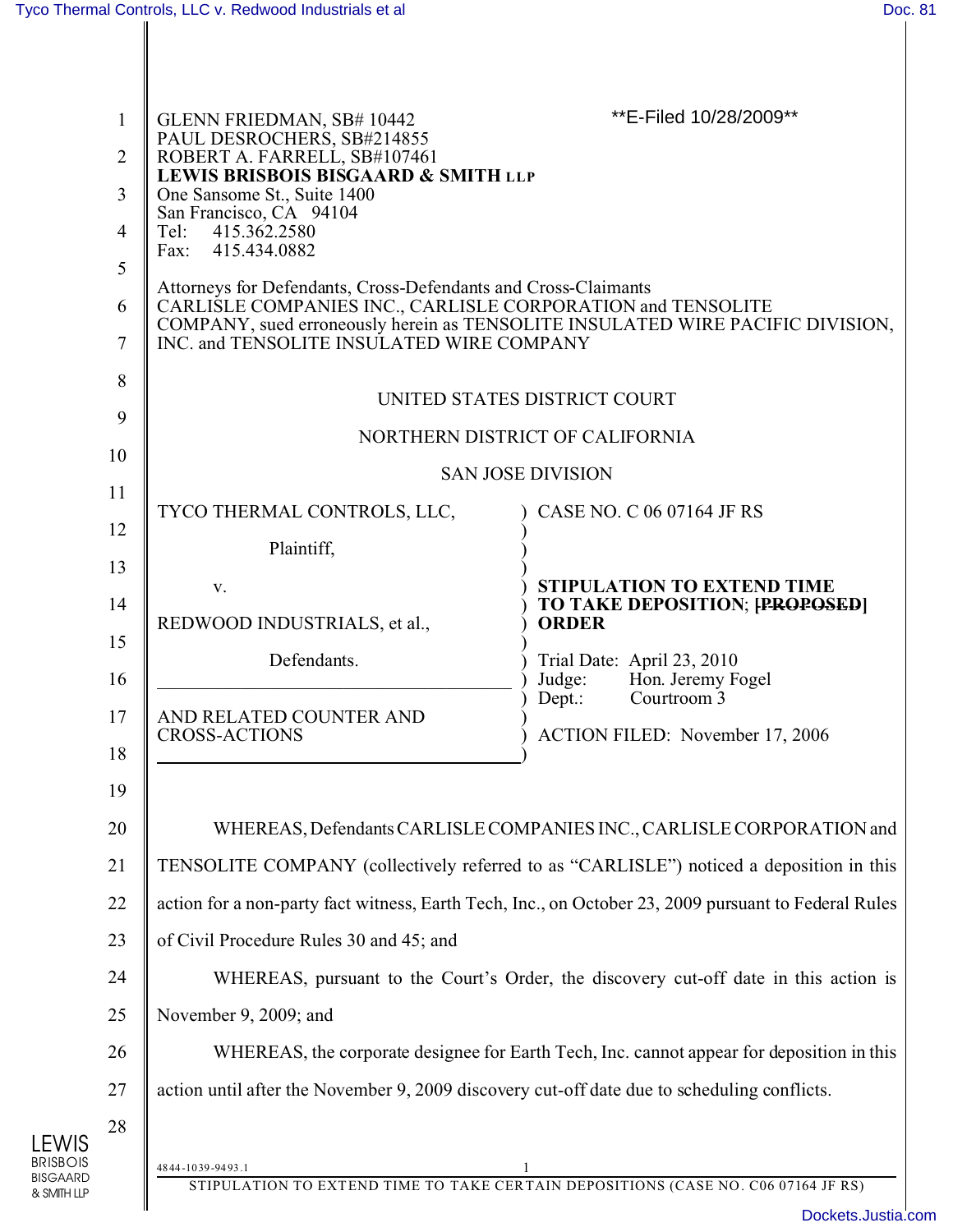| $\mathbf{1}$   | PURSUANT TO Federal Rules of Civil Procedure Rule 29, IT IS HEREBY STIPULATED                   |                                                                                             |  |  |
|----------------|-------------------------------------------------------------------------------------------------|---------------------------------------------------------------------------------------------|--|--|
| $\overline{2}$ | AND AGREED by and between the parties to this action through their respective counsel of record |                                                                                             |  |  |
| 3              | that the deposition of Earth Tech, Inc. can be conducted on a mutually agreeable date after the |                                                                                             |  |  |
| $\overline{4}$ | November 9, 2009 discovery cut off date.                                                        |                                                                                             |  |  |
| 5              | SO STIPULATED.                                                                                  |                                                                                             |  |  |
| 6              | Dated: October 27, 2009                                                                         | STANZLER, FUNDERBURK & CASTELLON, LLP                                                       |  |  |
| 7              |                                                                                                 |                                                                                             |  |  |
| 8              |                                                                                                 | /s/ Jordan S. Stanzler<br>Jordan S. Stanzler                                                |  |  |
| 9              |                                                                                                 | <b>Counsel for Plaintiff</b><br>TYCO THERMAL CONTROLS, LLC                                  |  |  |
| 10             |                                                                                                 |                                                                                             |  |  |
| 11             | Dated: October 27, 2009                                                                         | LEWIS BRISBOIS BISGAARD & SMITH LLP                                                         |  |  |
| 12             |                                                                                                 |                                                                                             |  |  |
| 13             |                                                                                                 | /s/ Robert Farrell                                                                          |  |  |
| 14             |                                                                                                 | <b>Robert Farrell</b><br>Counsel for Defendants, Cross-Defendants and Cross-                |  |  |
| 15             |                                                                                                 | Claimants CARLISLE COMPANIES INC., CARLISLE<br><b>CORPORATION and TENSOLITE</b>             |  |  |
| 16             |                                                                                                 | COMPANY (sued erroneously herein as TENSOLITE<br>INSULATED WIRE PACIFIC DIVISION, INC. and  |  |  |
| 17             |                                                                                                 | TENSOLITE INSULATED WIRE COMPANY)                                                           |  |  |
| 18             | Dated: October 27, 2009                                                                         | FOLGER LEVIN & KAHN, LLP                                                                    |  |  |
| 19             |                                                                                                 | /s/ Margaret R. Dolbaum<br>Margaret R. Dolbaum                                              |  |  |
| 20             |                                                                                                 | Counsel for Defendants, Counter-claimants and<br>Cross-defendants REDWOOD INDUSTRIALS,      |  |  |
| 21             |                                                                                                 | ROLAND LAMPERT and AUDREY LAMPERT                                                           |  |  |
| 22             |                                                                                                 |                                                                                             |  |  |
| 23             | Dated: October 27, 2009<br><b>GORDON &amp; REES, LLP</b>                                        |                                                                                             |  |  |
| 24             |                                                                                                 | /s/ Mordecai Boone<br>Mordecai D.Boone                                                      |  |  |
| 25             | Counsel for Defendants, Counter-claimants and                                                   |                                                                                             |  |  |
| 26             |                                                                                                 | Cross-defendants ROWE INDUSTRIES (as alleged<br>successor in interest to Defendants COLEMAN |  |  |
| 27             | CABLE & WIRE CO., PACIFIC TRANSFORMER<br>CO.; HILL MAGNETICS, INC.; and HILL                    |                                                                                             |  |  |
| 28             |                                                                                                 | INDUSTRIES, INC.)                                                                           |  |  |
|                | 4844-1039-9493.1                                                                                | 2                                                                                           |  |  |
|                |                                                                                                 | STIPULATION TO EXTEND TIME TO TAKE CERTAIN DEPOSITIONS (CASE NO. C06 07164 JF RS)           |  |  |

LEWIS BRISBOIS BISGAARD & SMITH LLP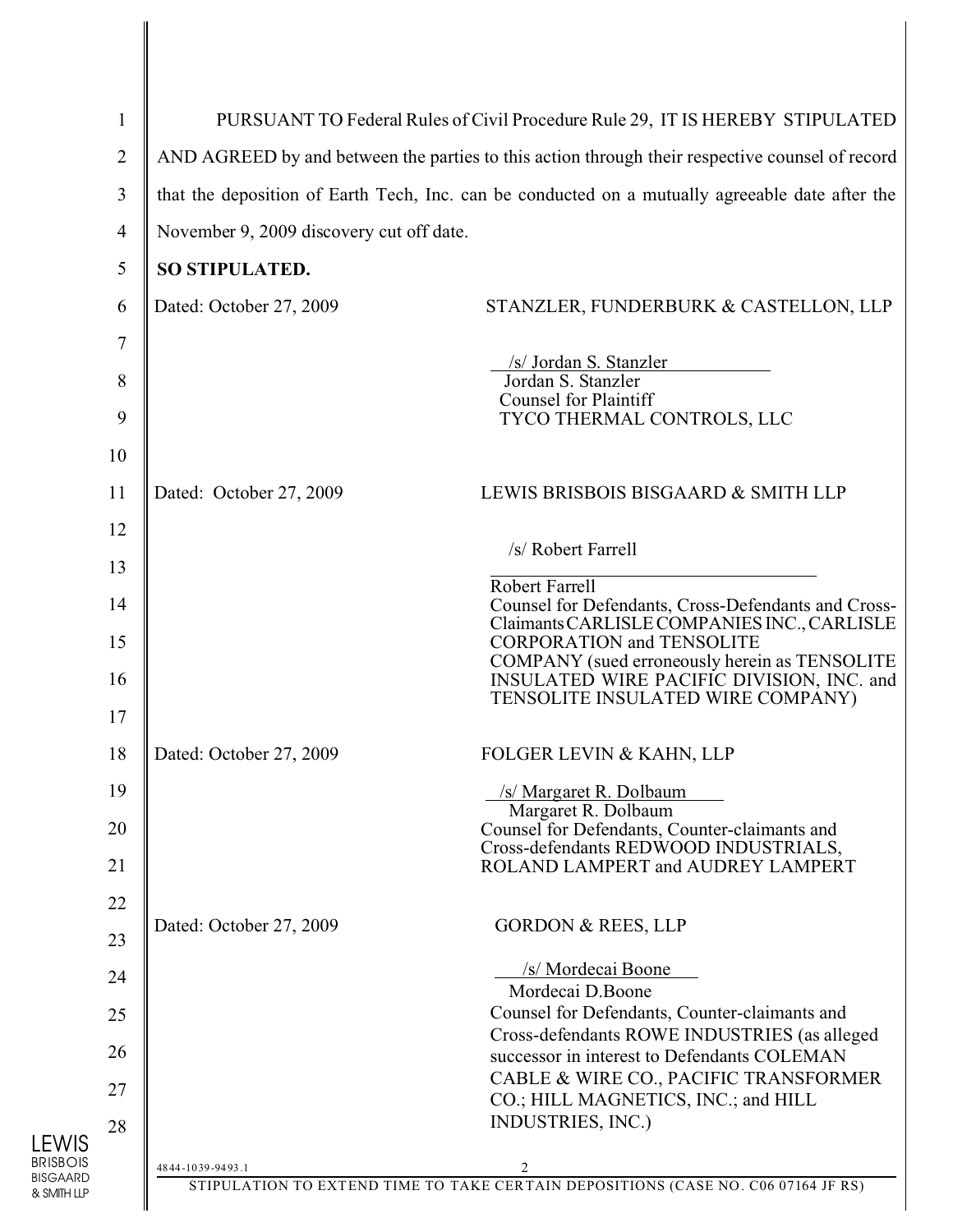|                                                               | $\mathbf 1$      |                  | <b>IT IS SO ORDERED</b> |        |                                                                                                     |                             |    |
|---------------------------------------------------------------|------------------|------------------|-------------------------|--------|-----------------------------------------------------------------------------------------------------|-----------------------------|----|
|                                                               | $\overline{2}$   |                  |                         |        |                                                                                                     |                             |    |
|                                                               | $\mathfrak{Z}$   |                  |                         |        |                                                                                                     |                             |    |
|                                                               | $\overline{4}$   |                  | DATED: October 28       | , 2009 |                                                                                                     |                             |    |
|                                                               | $\mathfrak{S}$   |                  |                         |        |                                                                                                     | HON. E EMY FOC ET COURT JON | SE |
|                                                               | $\sqrt{6}$       |                  |                         |        |                                                                                                     |                             |    |
|                                                               | $\boldsymbol{7}$ |                  |                         |        |                                                                                                     |                             |    |
|                                                               | $8\,$            |                  |                         |        |                                                                                                     |                             |    |
|                                                               | 9                |                  |                         |        |                                                                                                     |                             |    |
| $10\,$                                                        |                  |                  |                         |        |                                                                                                     |                             |    |
| $11\,$                                                        |                  |                  |                         |        |                                                                                                     |                             |    |
| 12<br>13                                                      |                  |                  |                         |        |                                                                                                     |                             |    |
| 14                                                            |                  |                  |                         |        |                                                                                                     |                             |    |
| 15                                                            |                  |                  |                         |        |                                                                                                     |                             |    |
| $16\,$                                                        |                  |                  |                         |        |                                                                                                     |                             |    |
| $17\,$                                                        |                  |                  |                         |        |                                                                                                     |                             |    |
| $18\,$                                                        |                  |                  |                         |        |                                                                                                     |                             |    |
| 19                                                            |                  |                  |                         |        |                                                                                                     |                             |    |
| $20\,$                                                        |                  |                  |                         |        |                                                                                                     |                             |    |
| 21                                                            |                  |                  |                         |        |                                                                                                     |                             |    |
| $22\,$                                                        |                  |                  |                         |        |                                                                                                     |                             |    |
| 23                                                            |                  |                  |                         |        |                                                                                                     |                             |    |
| 24                                                            |                  |                  |                         |        |                                                                                                     |                             |    |
| 25                                                            |                  |                  |                         |        |                                                                                                     |                             |    |
| 26                                                            |                  |                  |                         |        |                                                                                                     |                             |    |
| $27\,$                                                        |                  |                  |                         |        |                                                                                                     |                             |    |
| $28\,$                                                        |                  |                  |                         |        |                                                                                                     |                             |    |
| $\underset{\text{BRISBOIS}}{\text{LEWIS}}$<br><b>BISGAARD</b> |                  | 4844-1039-9493.1 |                         |        | $\mathfrak{Z}$<br>STIPULATION TO EXTEND TIME TO TAKE CERTAIN DEPOSITIONS (CASE NO. C06 07164 JF RS) |                             |    |
| & SMITH LLP                                                   |                  |                  |                         |        |                                                                                                     |                             |    |